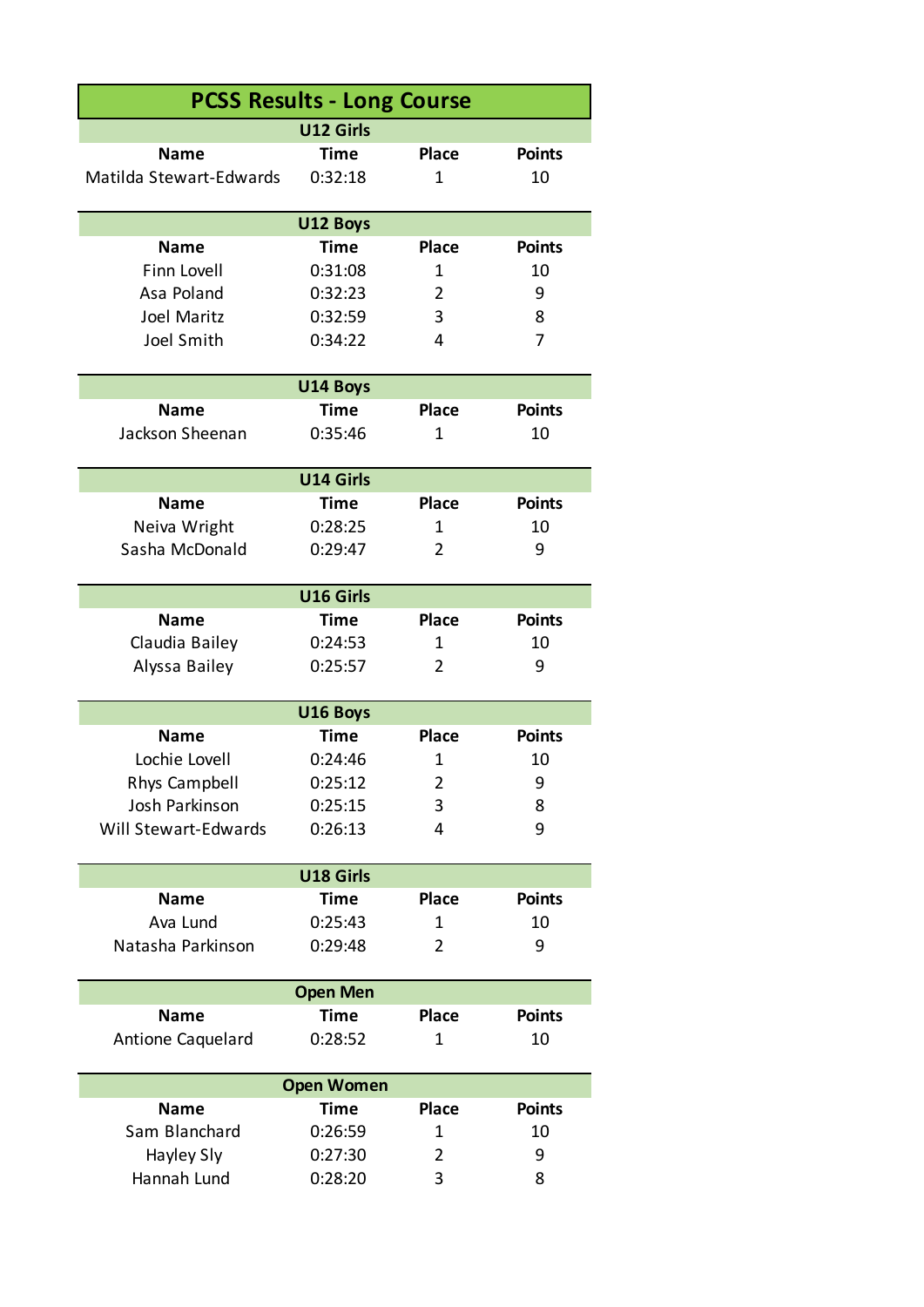|                      | Vet 35 Men             |                |               |  |  |  |
|----------------------|------------------------|----------------|---------------|--|--|--|
| <b>Name</b>          | <b>Time</b>            | <b>Place</b>   | <b>Points</b> |  |  |  |
| Dave Martiz          | 0:24:35                | 1              | 10            |  |  |  |
| Paraka Mitchell      | 0:27:34                | 2              | 9             |  |  |  |
| Vet 45 Men           |                        |                |               |  |  |  |
| <b>Name</b>          | <b>Time</b>            | <b>Place</b>   | <b>Points</b> |  |  |  |
| Matt Ingerman        | 0:22:00                | 1              | 10            |  |  |  |
| Jason Keating        | 0:22:01                | 2              | 9             |  |  |  |
| Justin Wright        | 0:23:19                | 3              | 8             |  |  |  |
| <b>Steve Poland</b>  | 0:24:37                | 4              | 7             |  |  |  |
| Matt Honeyman        | 0:27:57                | 5              | 6             |  |  |  |
|                      | <b>Vet 45 Men - V1</b> |                |               |  |  |  |
| <b>Name</b>          | <b>Time</b>            | <b>Place</b>   | <b>Points</b> |  |  |  |
| Leon Collinson       | 0:29:29                | 1              | 10            |  |  |  |
| Clint King           | 0:35:27                | 2              | 9             |  |  |  |
|                      | Vet 45 Women - V1      |                |               |  |  |  |
| <b>Name</b>          | <b>Time</b>            | <b>Place</b>   | <b>Points</b> |  |  |  |
| Cherie Collinson     | 0:35:09                | 1              | 10            |  |  |  |
|                      | Vet 55 Men - OC1       |                |               |  |  |  |
| <b>Name</b>          | <b>Time</b>            | <b>Place</b>   | <b>Points</b> |  |  |  |
| Ken McKenzie         | 0:29:14                | 1              | 10            |  |  |  |
| <b>Gerard Tapine</b> | 0:35:36                | 2              | 9             |  |  |  |
|                      | Vet 55 Men             |                |               |  |  |  |
| Name                 | Time                   | <b>Place</b>   | <b>Points</b> |  |  |  |
| <b>Stuart Bryson</b> | 0:24:17                | 1              | 10            |  |  |  |
| Nathen Grose         | 0:27:19                | 2              | 9             |  |  |  |
| Mark Richard         | 0:27:29                | 3              | 8             |  |  |  |
| John Robinson        | 0:27:54                | 4              | 7             |  |  |  |
|                      | Vet 55 Men             |                |               |  |  |  |
| <b>Name</b>          | Time                   | <b>Place</b>   | <b>Points</b> |  |  |  |
| Mark Lauaghy         | 0:28:43                | 1              | 10            |  |  |  |
| Vet 55 Women         |                        |                |               |  |  |  |
| <b>Name</b>          | Time                   | <b>Place</b>   | <b>Points</b> |  |  |  |
| Nicky Donaldson      | 0:29:17                | 1              | 10            |  |  |  |
| Lyn McKenzie         | 0:31:32                | $\overline{2}$ | 9             |  |  |  |
| Vet 55 Women - SKI   |                        |                |               |  |  |  |
| Name                 | <b>Time</b>            | <b>Place</b>   | <b>Points</b> |  |  |  |
| Helyn Kellermeier    | 0:28:10                | 1              | 10            |  |  |  |
|                      | Vet 65 Women           |                |               |  |  |  |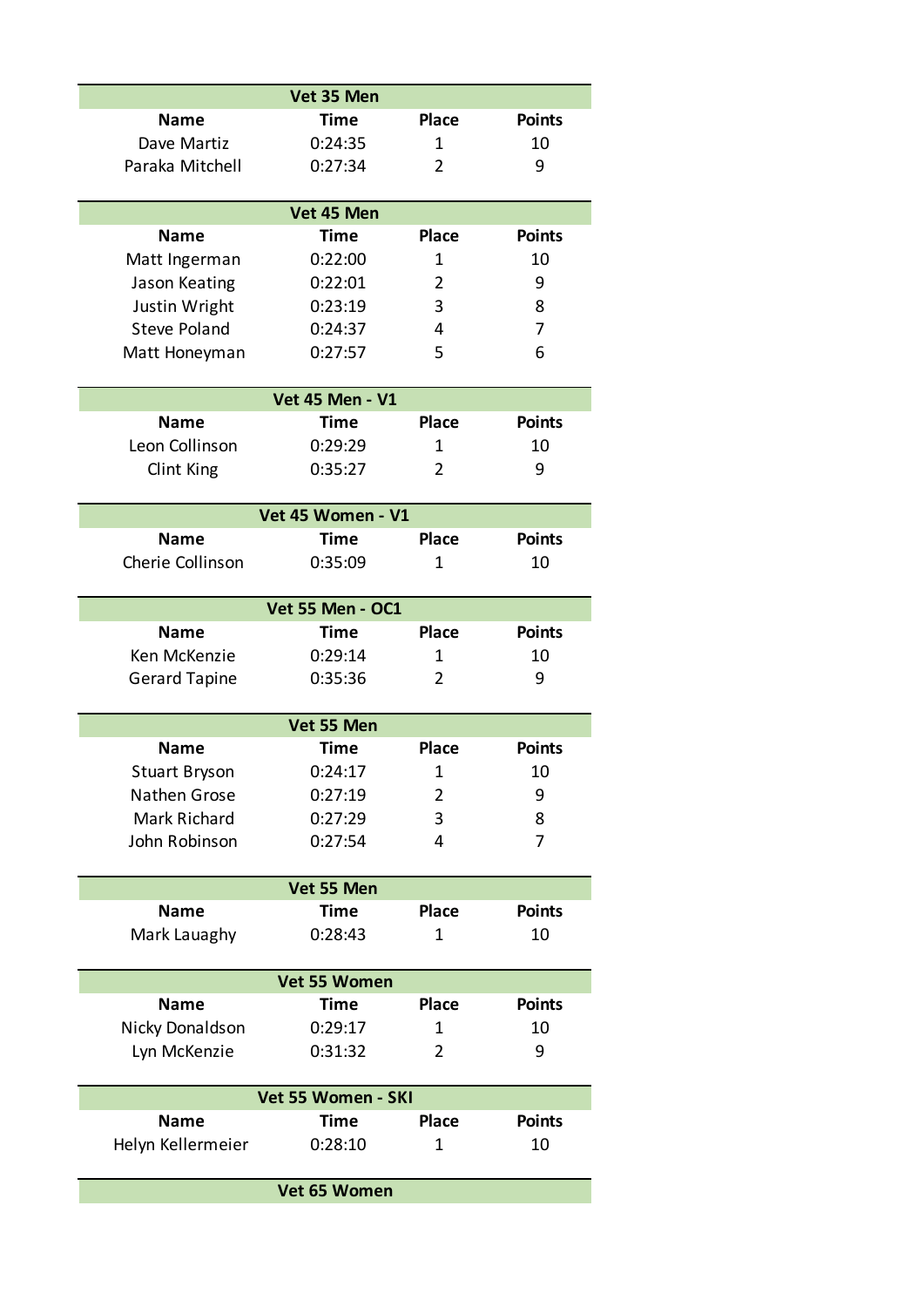| <b>Name</b>           | Time        | <b>Place</b> | <b>Points</b> |  |  |  |
|-----------------------|-------------|--------------|---------------|--|--|--|
| Nadia Ocarroll        | 0:35:33     | 1            | 10            |  |  |  |
| Vet 65 Men            |             |              |               |  |  |  |
| Name                  | <b>Time</b> | <b>Place</b> | <b>Points</b> |  |  |  |
| <b>Russel Lutton</b>  | 0:27:51     | 1            | 10            |  |  |  |
| <b>Steve McLay</b>    | 0:30:23     | 2            | 9             |  |  |  |
| John Donkersloot      | 0:35:01     | 3            | 8             |  |  |  |
|                       |             |              |               |  |  |  |
| Vet 65 Men - OC1      |             |              |               |  |  |  |
| Name                  | Time        | <b>Place</b> | <b>Points</b> |  |  |  |
| <b>Robert Deering</b> | 0:31:38     | 1            | 10            |  |  |  |
|                       |             |              |               |  |  |  |
| Vet 65 Men - SKI      |             |              |               |  |  |  |
| Name                  | Time        | <b>Place</b> | <b>Points</b> |  |  |  |
| <b>Greg Wiltshire</b> | 0:30:13     | 1            | 10            |  |  |  |